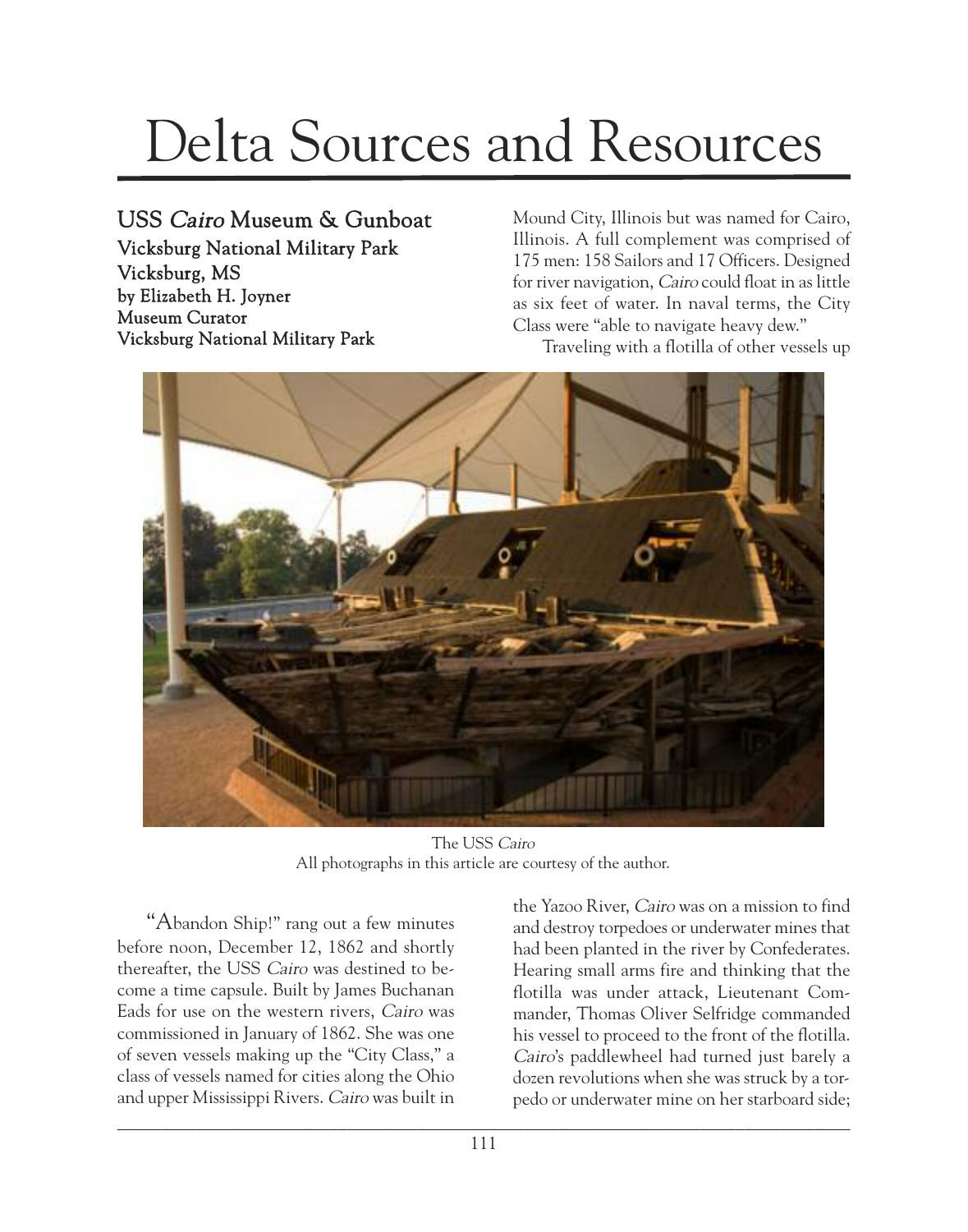shortly thereafter, Cairo was struck a second time, this time on her port bow, dislodging her Number One Gun and leaving a large gaping hole. At first, Selfridge thought that he might be able to save his vessel and he ordered that she be run aground, however, as Cairo began to take on more water, Selfridge realized that his efforts were futile. He then gave the dreaded command. No lives were lost on that cool, cloudy December day. Cairo's youngest crewman, George Yost later wrote in his journal, "Cairo went down with her Colors flying." She was sunk in only twelve minutes, her crew unable to save many of their belongings as they jumped through the gun ports to escape the sinking vessel.

Entombed beneath the muddy waters of the Yazoo River for over one hundred years, divers discovered, upon entering Cairo, that she was in time capsule form. Her guns were still loaded and ready for firing and sailors' personal possessions, weaponry and cookware were just as they had been left behind in December of 1862. Divers brought up smaller objects from the vessel, including various types of bottles and leather book covers revealing that Cairo had carried two Holy Bibles and one French grammar book.

A private group of individuals calling themselves "Operation Cairo" donated time, equipment, and money with the sole purpose of raising and preserving the gunboat and its artifacts. Although the plan was to raise Cairo intact, the vessel was so heavy, that she broke in half, falling back into the river. A decision was then made to cut her into three sections, salvaging as much as possible. The raising was completed exactly 102 years to the date of her sinking on December 12, 1964. Warren County (of which Vicksburg is the county seat) had ownership of Cairo at this time, but because the county lacked funding to restore it, ownership was eventually transferred to the state of Mississippi. The ironclad was towed downstream, by barge to Pascagoula, Mississippi, to Ingalls Shipyard, where she remained for 13 years.

While at Ingalls, the ironclad was pieced back together. During this time, a system of hoses was run throughout the vessel to keep it wet in an effort to preserve the wood.

In 1973, the National Park Service gained title to Cairo and in 1977 the vessel was transported back to Vicksburg, Mississippi, again by barge. Once it arrived, she was trucked to her final resting place within Vicksburg National Military Park, below the US Navy Monument, about eight miles into the Vicksburg National Military Park tour route and just before entering Vicksburg National Cemetery.

Upon her arrival at Vicksburg National Military Park, Cairo was placed in a dry berth. A canopy was later constructed over the vessel for protection from the weather. Restoration was conducted by a division of the National Park Service, the Denver Service Center. Local experts in the fields of carpentry, welding, and painting were hired to work with the Denver Service Center to assist in *Cairo*'s restoration using a method called "Ghosting." This method utilized all useable original sections of the vessel. "Ghosting" framework was used for support of the original wooden fabric and also to fill in the missing pieces of the vessel so as to give a more complete picture of Cairo. Following landscaping and placement of wayside exhibits, Cairo opened for public access in 1985.

The USS Cairo Museum was constructed adjacent to the vessel and serves as a repository for the thousands of Cairo objects discovered aboard the vessel. Opened on October 24, 1980, the museum was dedicated on November 21, 1980. Since the gunboat's restoration was still in progress, visitors could come to the site, watch the restoration and take a tour through the museum.

Visitors entering the triangularly shaped museum, which symbolizes war and aggression, will see angled walls representing the vessel's slanting casemates, as well as triangular ceiling panels that also represent war and aggression. Artifact platforms depict the river banks where objects were brought from the vessel. There vis